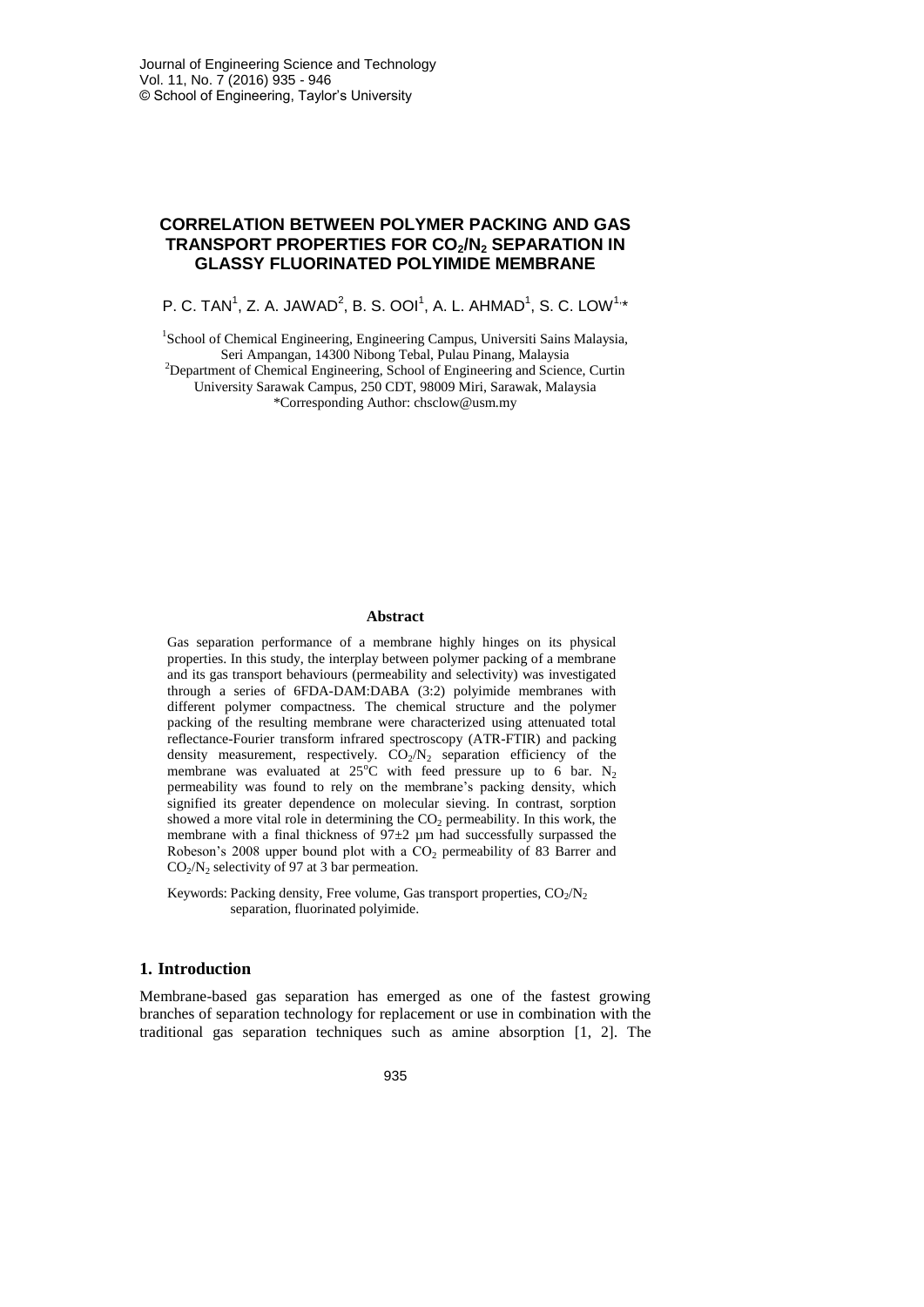aromatic polyimide, with better separation efficiency than conventional cellulose acetate and polysulfone membrane [\[3\]](#page-9-2), had emerged as the potential candidate for promising gas separation membrane. Besides the excellent inherent chemical resistance, aromatic polyimide also possesses high thermal stability, good mechanical strength and easy processing for high performance gas separation modules [\[4\]](#page-9-3).

As for gas separation, it is apparent that the gas diffusivity and solubility are of important factors affecting gas transport. The major physicochemical factors influencing polymer gas permeability and selectivity includes: (i) the polymerpenetrant interactions, (ii) the inter-segmental spacing that represents the mean free polymer volume, and (iii) the condensability of the penetrant [\[5,](#page-9-4) [6\]](#page-9-5). Present work focused on the inter-segmental spacing and the condensability of the penetrant in a pristine polyimide membrane.

Many efforts have been made to discuss how to decrease packing density of the polymers and how to gain a larger quantity of free spaces between the polymer neighbouring segments. It is well-known that gas permeability of a polymer becomes larger by decreasing the polymer packing density or increasing the membrane free volume [\[7\]](#page-9-6). Indeed, the fractional free volumes increase with looser packing of segment; as a result, the diffusivity will be increased [\[5,](#page-9-4) [7\]](#page-9-6). In present work, with the introduction of the bulky- $C(CF_3)_2$ - bridging group in 4, 4'-(hexafluoroisopropylidene) diphthalic anhydride (6FDA) moiety, the fluorinated polyimide is tends to restrict the torsional motion of the polymer chains and a higher free volume can be obtained [\[8\]](#page-9-7). Hence, a membrane with higher productivity is anticipated. Meanwhile, 3,5-diaminobenzoic acid (DABA diamine) which can provide acid sites for crosslinking reaction [\[9\]](#page-10-0) is also incorporated into the polyimide backbone, aiming to enhance the membrane plasticization resistance.

The ultimate aim of this work is to study the relationship between the polymer free volume and the gas penetrant solubility in an aromatic polyimide membrane, 6FDA-DAM:DABA (3:2). The packing density and free volume of the fluorinated polyimide membranes were adjusted through the conformation of the polymers in different polymer dope volume. A thicker cast-film is expected to provide a larger free space environment for the rearrangement of the polymeric molecular chains to achieve a favourable low entropy configuration. The conformation of the polymers in solution was believed to affect the packing of the polymer chains in the membrane and further affect the gas transport behaviour of  $CO<sub>2</sub>$  and N<sub>2</sub>. Present work provides an in-depth insight into the underlying membrane's physical features-performance correlation, which serves as a pivotal understanding for the development of the decent pristine polyimide membrane for ensuing research.

### **2. Materials and Methods**

The following subsections will provide the details of the materials used in polymer synthesis and flat sheet membrane fabrication. Different methods used in characterizing membrane properties will also be described in detail.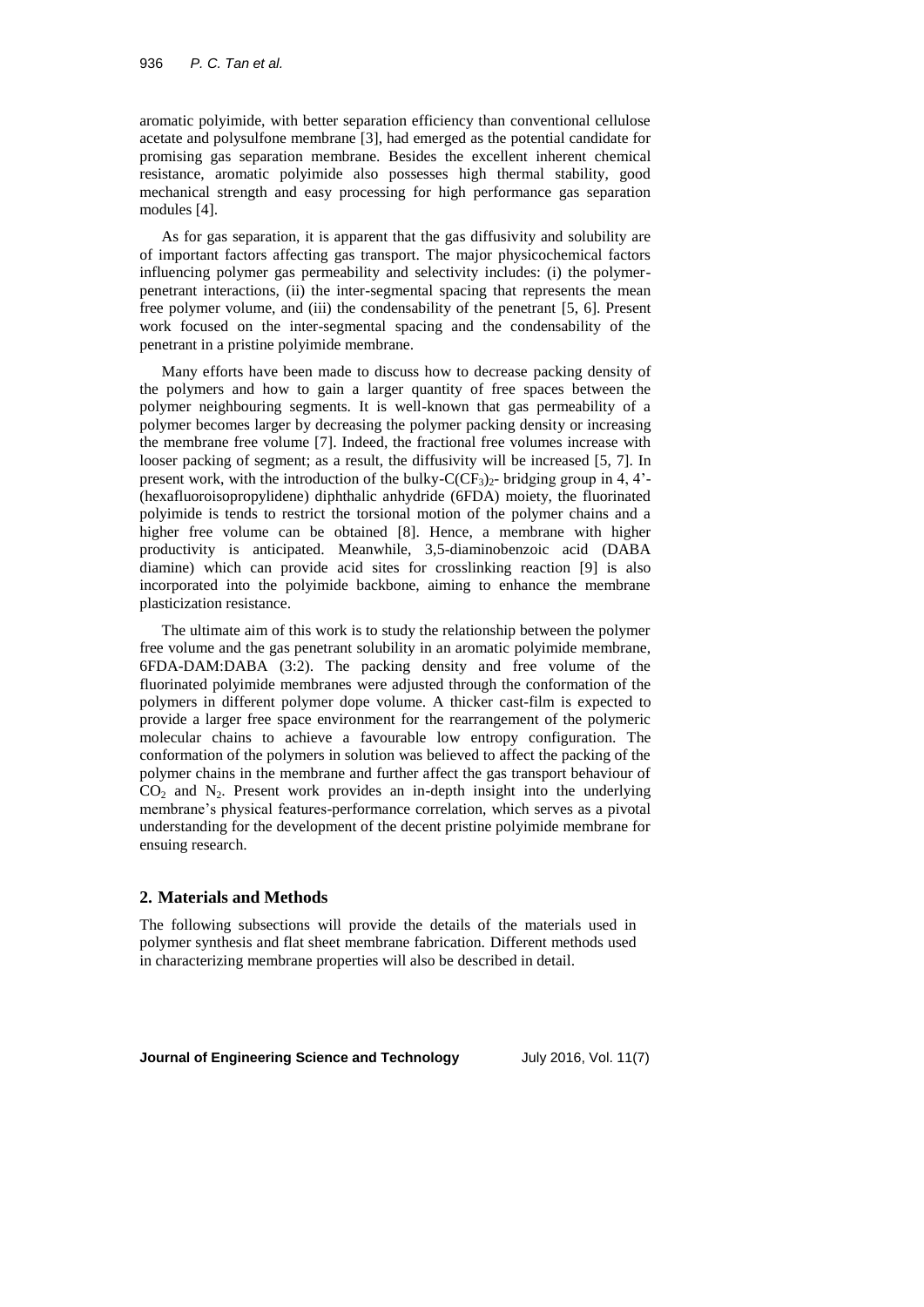### **2.1. Materials**

Monomers for polyimide synthesis constituted of 4,4'- (hexafluoroisopropylidene) diphthalic anhydride (6FDA, 99% purity), 2, 4, 6-trimethyl-m-phenylenediamine (DAM, 96% purity) and 3, 5-diaminobenzoic acid (DABA, 98% purity) were purchased from Sigma-Aldrich. 1-methyl-2-pyrrolidinone (NMP, 99.5% purity), acetic anhydride (dehydrating agent, 99% purity) and triethylamine (catalyst, > 99 % purity) used for polymer synthesis were attained from Sigma-Aldrich (Germany), Acros Organics (Belgium) and Sigma-Aldrich (Belgium) respectively. Methanol used for polymer precipitation was obtained from Merck (Germany). For the membrane fabrication, tetrahydrofuran (Fisher Scientific, UK) was used as solvent. Gases  $(CO_2, N_2)$  used in the permeation test were supplied by Wellgas (Malaysia), with a purity of >99%. All the chemicals were used as received without further purification.

### **2.2. Polymer synthesis**

The polyimide polymer was synthesized through two-step reactions, namely polycondensation and cyclodehydration. Since the reaction is water sensitive, all monomers were dried under vacuum at  $40^{\circ}$ C to remove trapped moisture. First, diamines DAM:DABA with a molar ratio of 3:2 were dissolved in NMP at ambient temperature under nitrogen purging. Stoichiometric amount of 6FDA was then added portionwise into the diamines solution to produce 20 wt% solution. The solution was stirred for 24 h under inert atmosphere to form polyamic acid and latter converted to polyimide through chemical imidization with the addition of equimolar acetic anhydride and triethylamine. Continuous stirring was performed for another 24 h. The polyimide polymer was precipitated from the viscous solution and washed for several times using methanol. The precipitated polyimide was then filtered and air-dried in the fume hood for 16 h followed by vacuum drying at  $200^{\circ}$ C for 24 h to complete the chemical imidization.

### **2.3. Membrane formation and thermal treatment**

Specific volume of the polyimide solution (10 wt.% polyimide dissolved in THF) was poured on a glass petri dish placed inside the glove box. The glove box was saturated with THF solvent to promote slow phase inversion. After two days of solvent evaporation, the membrane was removed and dried at  $180^{\circ}$ C under vacuum for 24 h to eliminate any residual solvent. The volume of polyimide solution was varied (ranging from 1.54 mL to 5 mL, which correspond to initial membrane thickness of 400 µm to 1300 µm) to attain membrane with different compactness. The membrane formed was then thermally treated using a dual zone split tube furnace (MTI-OTF-1200X-80-II, USA) to induce decarboxylation crosslinking. The tube furnace was purged with nitrogen prior to the thermal treatment and the nitrogen purge was maintained at 80 mL/min throughout the process. The thermal treatment protocol comprised of heating from room temperature to 330  $\mathrm{^{\circ}C}$  at a ramping rate of 5  $\mathrm{^{\circ}C/min}$ , followed by a gentle heating rate of 1  $^{\circ}$ C/min to 370  $^{\circ}$ C. After 1 h of dwelling at 370  $^{\circ}$ C, the membrane was cooled down to room temperature in the furnace.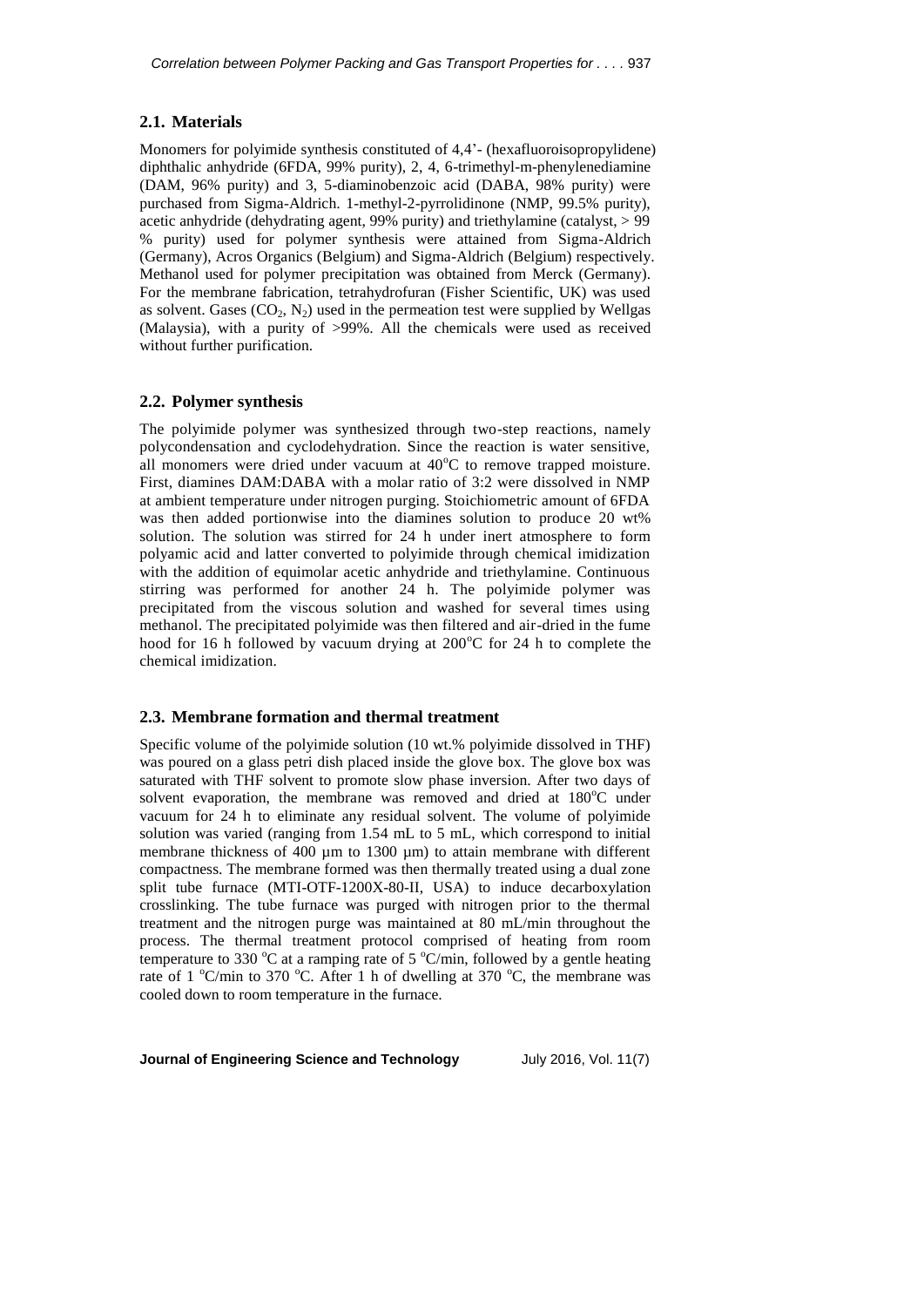#### **2.4. Membrane characterization**

Thermo Scientific Fourier transform infrared spectrometer (ATR-FTIR, NICOLET iS10, USA) was utilized to confirm complete imidization of the polyimide polymer. Measurement was conducted over wavenumber range of 4000-525 cm<sup>-1</sup> with spectral resolution of 4 cm<sup>-1</sup> and 16 scans.

Membrane sample was cut into a dimension of 1 cm x 1 cm and its thickness, *l* ( $\mu$ m) was recorded. The membrane sample was dried in oven at 40 °C for 10 minutes. The heating step was repeated until a constant weight of dried membrane,  $W(g)$  was obtained. The packing density was then calculated:

$$
\rho\left(\frac{g}{cm^3}\right) = \frac{10000W}{Al} \tag{1}
$$

where  $A$  is the area of the membrane sample  $(cm<sup>2</sup>)$ .

Single gas permeation test was carried out to investigate gas transport properties of the membrane. The permeation test was conducted in a membrane cell with effective membrane area of  $7.07 \text{ cm}^2$ . Steady state permeability and selectivity were assessed at 25  $^{\circ}$ C with feed pressure up to 6 bar. Prior to the permeation test, the whole system was thoroughly purged with purified nitrogen to eliminate humid vapour. The permeate flow rate was measured with a bubble flow meter at atmospheric pressure. Gas permeability was calculated based on the permeate flow rate:

$$
P = \frac{\dot{v}_{pl}}{T A \Delta p} \times 2695.93 \tag{2}
$$

where *P* is the gas permeability in Barrer (1 Barrer = 1 x  $10^{-10}$  cm<sup>3</sup>(STP) cm/cm<sup>2</sup> s cmHg),  $\dot{V}$  is the permeate flow rate (cm<sup>3</sup>/s), p represents the downstream pressure (Pa), *l* signifies the membrane thickness (µm), T refers to the operating temperature  $(K)$ , *A* denotes the effective membrane area  $(cm<sup>2</sup>)$ and  $\Delta p$  symbolizes the differential pressure (cmHg). The ideal selectivity,  $\alpha_{AB}$ for gases A and B is defined as the ratio of their permeability. The permeation test was repeated for several times and the average permeability and selectivity were reported.

#### **3. Results and Discussion**

During the course of polymerization, polyimide polymer was produced by reacting polyamic acid intermediate with an amide functional group through chemical imidization. To ensure the functionality of the polymer used for membrane fabrication, ATR-FTIR technique was employed to characterize chemical structure of the polymer synthesized. As shown in Fig. 1, FTIR spectrum of the synthesized polyimide polymer showed the characteristic absorption bands of polyimide near  $1785 \text{ cm}^{-1}$  and  $1725 \text{ cm}^{-1}$  which were associated with the stretching vibration of C=O symmetrically and asymmetrically respectively. Besides, the asymmetric C-N stretching that representing the aromatic polyimide ring was ascertained at  $1350 \text{ cm}^{-1}$ . A strong and sharp peak was also observed around  $720 \text{ cm}^{-1}$ , which verified the bending of imide ring present in polyimide. In contrast, typical bands of the polyamic acid at 1650 cm<sup>-1</sup> (C=O vibration frequency) and 1550 cm<sup>-1</sup> (N-H bending vibration) were not found in the synthesized polymer. Instantly, it indicated that the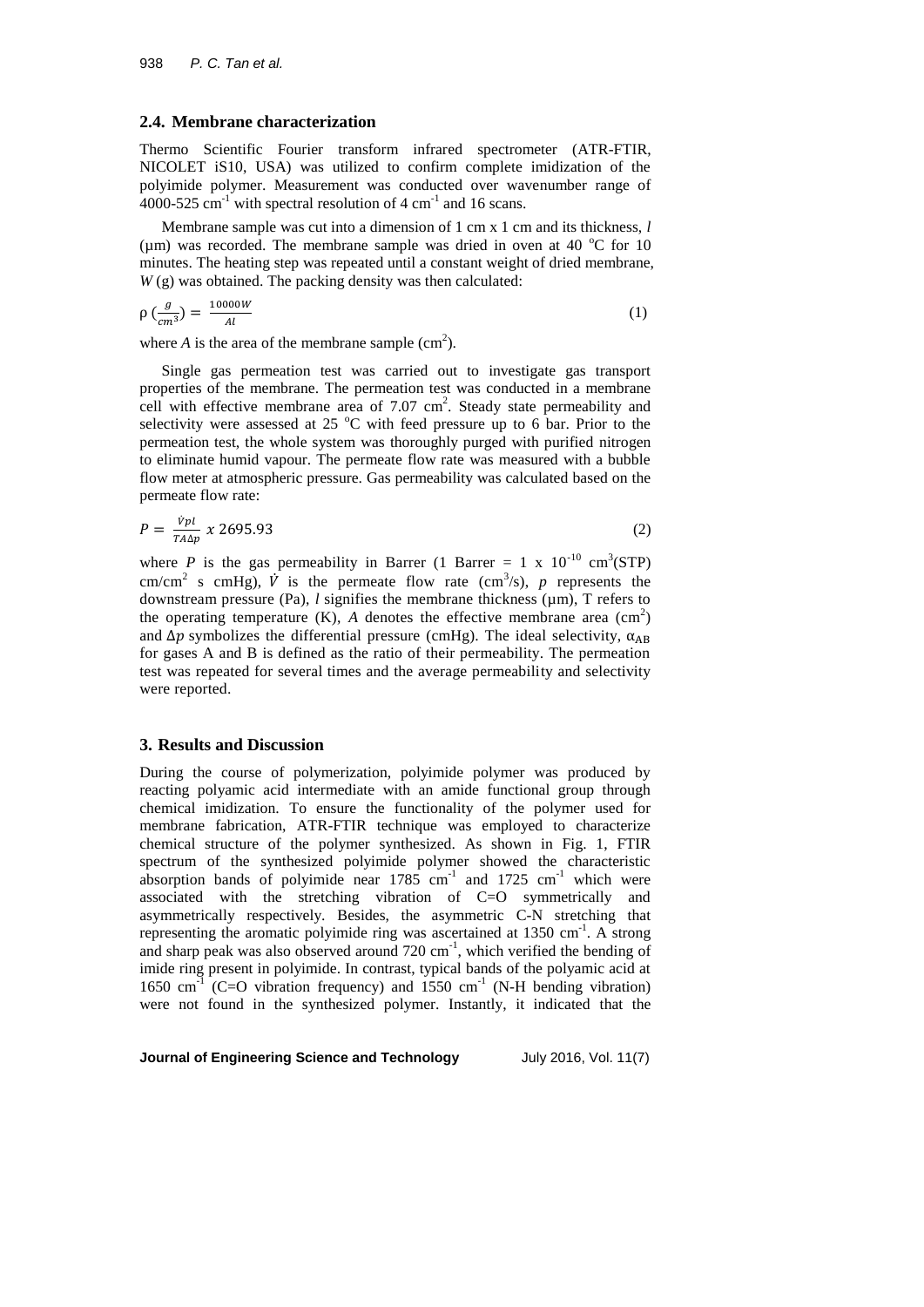synthesized polyimide polymer was fully imidized with the conversion of all amide groups into the imide functional group.



**Fig. 1. FTIR spectrum of 6FDA-DAM:DABA (3:2) polymer.**

In dense film gas separation, the permeation mechanism is best described by solution-diffusion process where the diffusivity and solubility of gas penetrant were the main concerns. It is mentioned that gas diffusivity is interrelated to the packing of polymer chains as well as the size and shape of penetrant [\[5\]](#page-9-4). Hence, the compactness of the membrane is crucial in determining the separation efficiency for specific gas pairs. In view of that, packing density which reflects the compactness of the membrane synthesized was examined to have a detailed understanding on the membrane's gas transport behaviour. As summarized in Table 1, 16% increase in packing density was observed when the initial membrane thickness was increased from 400  $\mu$ m (1.12±0.05 g/cm<sup>3</sup>) to 700  $\mu$ m  $(1.30\pm0.11 \text{ g/cm}^3)$ . However, the increasing rate of membrane compactness was slowed down, with only 5.4% increment in packing density, when the initial membrane thickness was further increased to 1300  $\mu$ m (1.37±0.05 g/cm<sup>3</sup>). With the increase of initial cast-film thickness (or higher volume of the casting dope), more polyimide molecules were eventually involved in film solidification. As the THF solvent evaporated out from the membrane, the higher content of the polyimide molecules in the thicker membrane were tended to attract each other with increasing cohesive forces of polymers [\[10,](#page-10-1) [11\]](#page-10-2) , which resulted in compactness of intermolecular free spaces, as tabulated in Table 1. Moreover, the membrane's compactness could also be inferred from the final membrane thickness. Theoretically, membrane is considered to have same polymer packing if the thickness ratio of both initial casting thickness (1300  $\mu$ m/400  $\mu$ m) and final formed thickness (97  $\mu$ m/32  $\mu$ m) were comparable. A thickness ratio of 3.03 was calculated from the membranes' final thicknesses; whilst, thickness ratio of 3.25 was accounted for membranes' initial thicknesses. This indicated that the final thickness of the 1300 µm membrane was thinner than predicted, which denoted a more highly packed structure of the polymer matrix.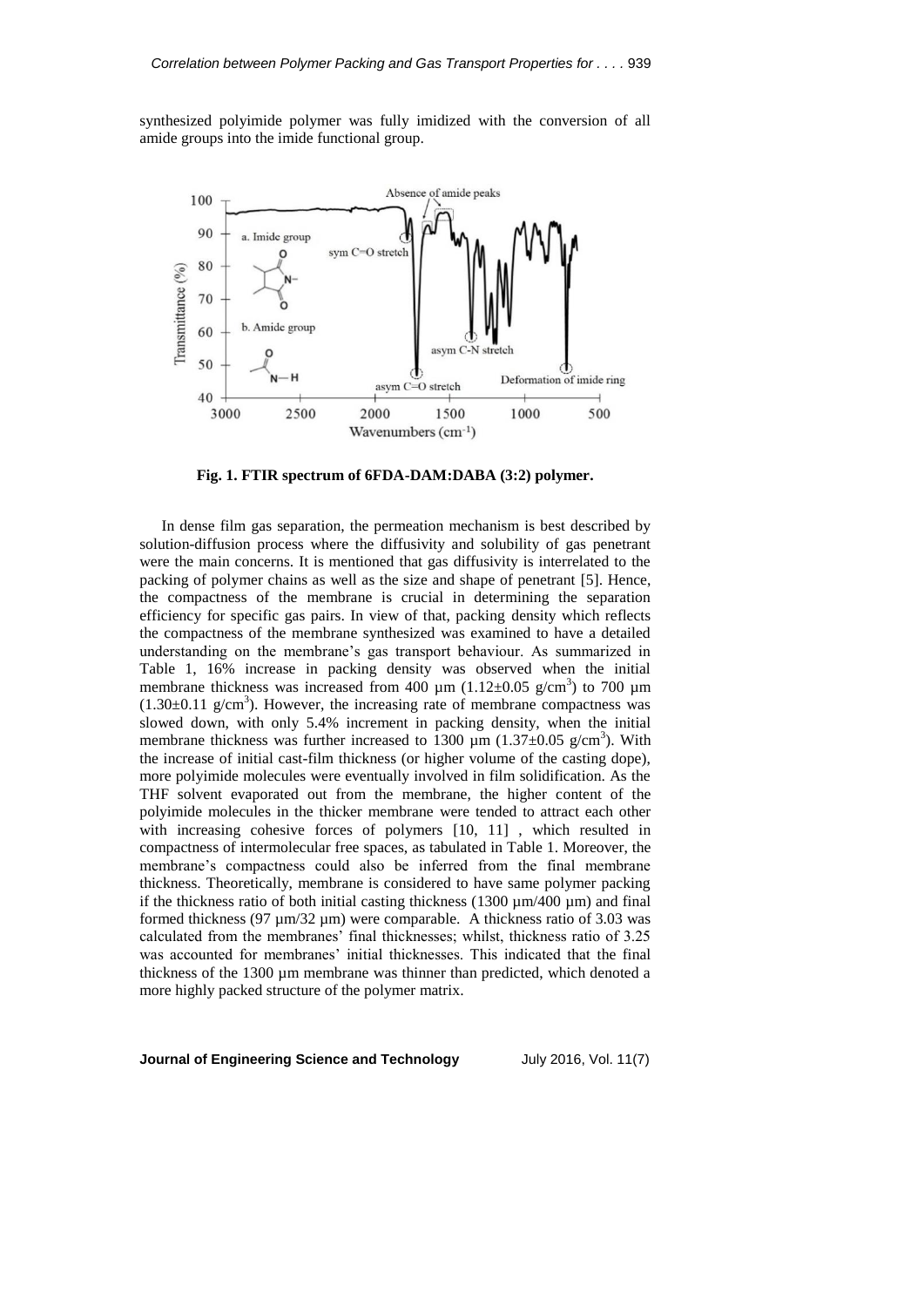| <b>Initial</b><br>membrane<br>thickness $(\mu m)$ | Volume of input<br>polymer solution<br>mL | <b>Final membrane</b><br>thickness $(\mu m)$ | <b>Packing density</b><br>$(g/cm^3)$ |
|---------------------------------------------------|-------------------------------------------|----------------------------------------------|--------------------------------------|
| 400                                               | 1.54                                      | $32+2$                                       | $1.12 \pm 0.05$                      |
| 700                                               | 2.69                                      | $60+4$                                       | $1.30 \pm 0.11$                      |
| 1000                                              | 3.85                                      | $72 + 3$                                     | $1.30 \pm 0.01$                      |
| 1300                                              | 5.00                                      | $97 + 2$                                     | $1.37 \pm 0.05$                      |

**Table 1. Summary for membrane characterization.**

As aforementioned, different packing density of the polymer matrix could manipulate the diffusivity of gas penetrant, which in turn affects the gas permeability for a particular membrane. As depicted in Fig. 2,  $N_2$  permeability decreased in a thicker membrane, conforming to the increasing packing density of the membrane, as showed in Table 1. A membrane with higher packing density implied a more compact film, where the molecular sieving effect was magnified for the bigger gas penetrant such as  $N_2$ . Indeed,  $N_2$  was found to have insignificant solubility as compared to  $CO<sub>2</sub>$  [\[7,](#page-9-6) [12\]](#page-10-3), reflecting the permeability of  $N<sub>2</sub>$  was governed mainly by diffusion. The bigger size  $N_2$  molecule (3.64 Å) is expected to demonstrate slower diffusion than that of smaller size  $CO<sub>2</sub>$  (3.3 Å). Thus, in present work, a greater molecular sieving resistance for the transport of  $N_2$  was anticipated for membrane with higher packing density and hence restricted the  $N_2$ mobility across the film. A considerable 72% decline in  $N_2$  permeability was revealed when the final membrane thickness increased from  $32\pm2$  µm to  $60\pm4$  µm (Table 1), which corresponded to the initial membrane thickness of 400 µm and 700 µm respectively. It was followed by a gentle decrease of  $N_2$  permeability when the final membrane thickness was further increased to  $97\pm2$  µm (corresponded to initial thickness of 1300  $\mu$ m). The decreasing trend of N<sub>2</sub> permeability was in well accordance to the variation in the membrane compactness, as only a small increment in packing density was found between the membranes with initial casting thickness of 700 µm and 1300 µm. Furthermore, the  $N_2$  permeabilities were comparable for a specific final membrane thickness, although the feed pressure was increased from 2 bar to 6 bar (Fig. 2). This signified that the sorption played a minor role in defining  $N_2$  permeability as the solubility of  $N_2$  in polyimide matrix was insignificant.

On the contrary, diverging trend was demonstrated by the permeability of carbon dioxide  $(CO_2)$ . Fig. 3 displays that the  $CO_2$  permeability increased when a thicker membrane was used for gas separation.  $1.75$  times larger of  $CO<sub>2</sub>$ permeability was recorded when the final membrane thickness was increased from  $32\pm2$  µm (86 Barrer) to  $97\pm2$  µm (151 Barrer) at 1 bar. The level of sorption for a specific penetrant is highly dependent on the free volume in the polymeric membrane [\[5\]](#page-9-4). In glassy polyimide membrane, the non-equilibrium nature of polymer created unrelaxed free volumes [\[13\]](#page-10-4), especially through the introduction of the bulky substituent  $CF_3$  in present work. Although the cast-films demonstrated a slight increase of the polymer density (Table 1), however, the increased of the membranes' final thicknesses has speculated the formation of more polymer conformation layers within the polymer matrix; thus, more apparent "free spaces" were anticipated in the final formed membrane. However, the pre-existed unrelaxed free space will reduced through physical aging, a process of polymer structure relaxation which resulted in polymer matrix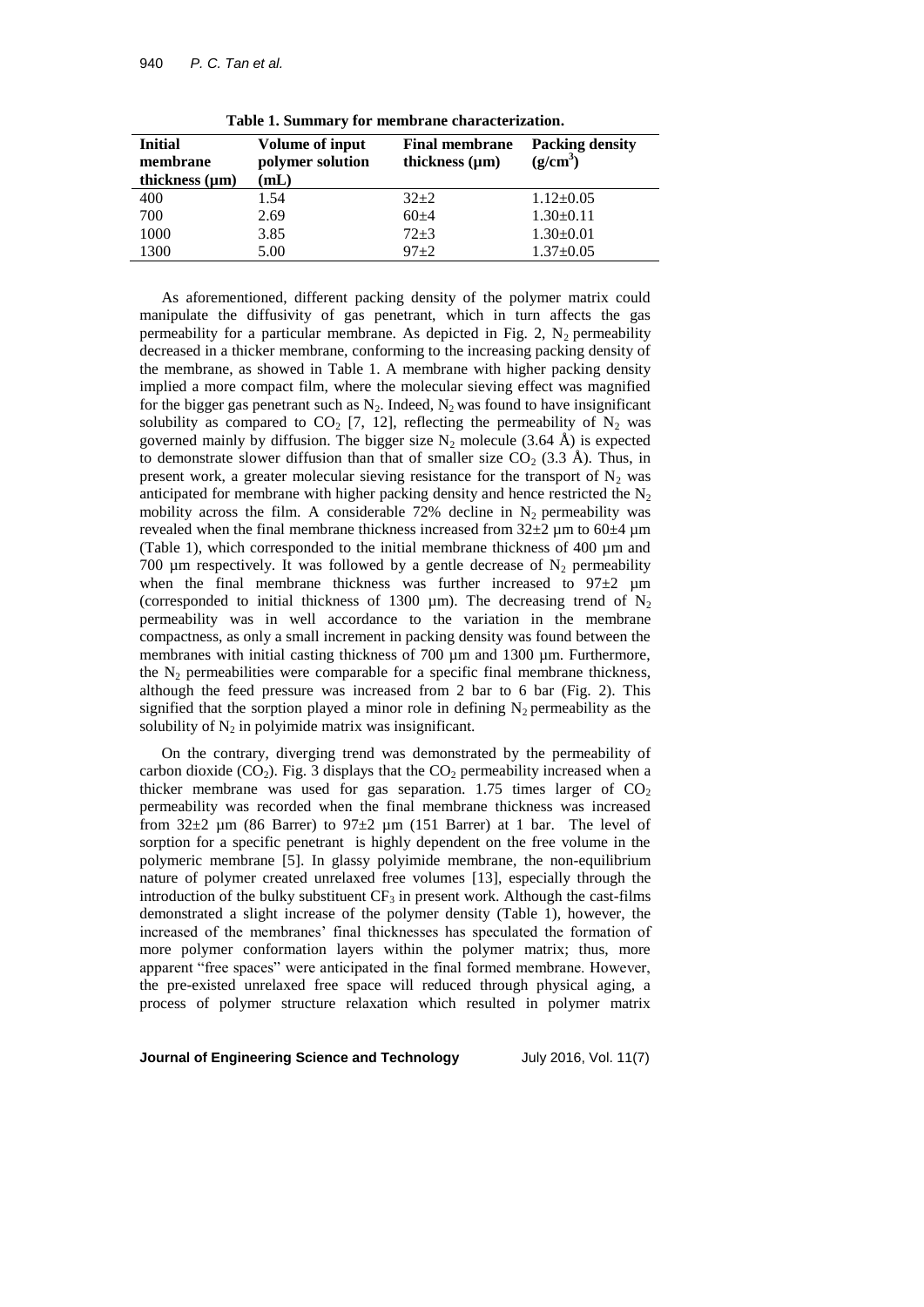densification [\[14\]](#page-10-5). It was generally accepted that the physical aging process was accelerated in thin film compared to the thicker film [\[13\]](#page-10-4). Therefore, with the slower physical aging process and higher apparent free volume in the thicker membrane, the membrane provided more "free" spacing for Langmuir sorption of  $CO<sub>2</sub>$ , leading to higher permeability, which was consistent with the permeation results in Fig. 3.



**Fig. 2. N<sup>2</sup> permeability for membranes with different final thickness.**



**Fig. 3. CO<sup>2</sup> permeability for membranes with different final thickness.**

On the aspect of the penetrant condensability in a polymer matrix, the  $CO<sub>2</sub>$ , which comprises higher critical temperature of 304.2 K than  $N_2$  (126.1 K), showed greater condensability and solubility in the polyimide membrane. In a study carried out by Scholes and co-workers [\[12\]](#page-10-3), Langmuir affinity constant of  $N_2$  in the Matrimid membrane is 6.8 times lower than  $CO_2$ . Under different polymer–gas interaction (polyimide- $CO<sub>2</sub>$  and polyimide- $N<sub>2</sub>$ ), the polyimide membrane is expected to exhibit higher  $CO_2$  solubility than  $N_2$  [\[7\]](#page-9-6). Hence, it is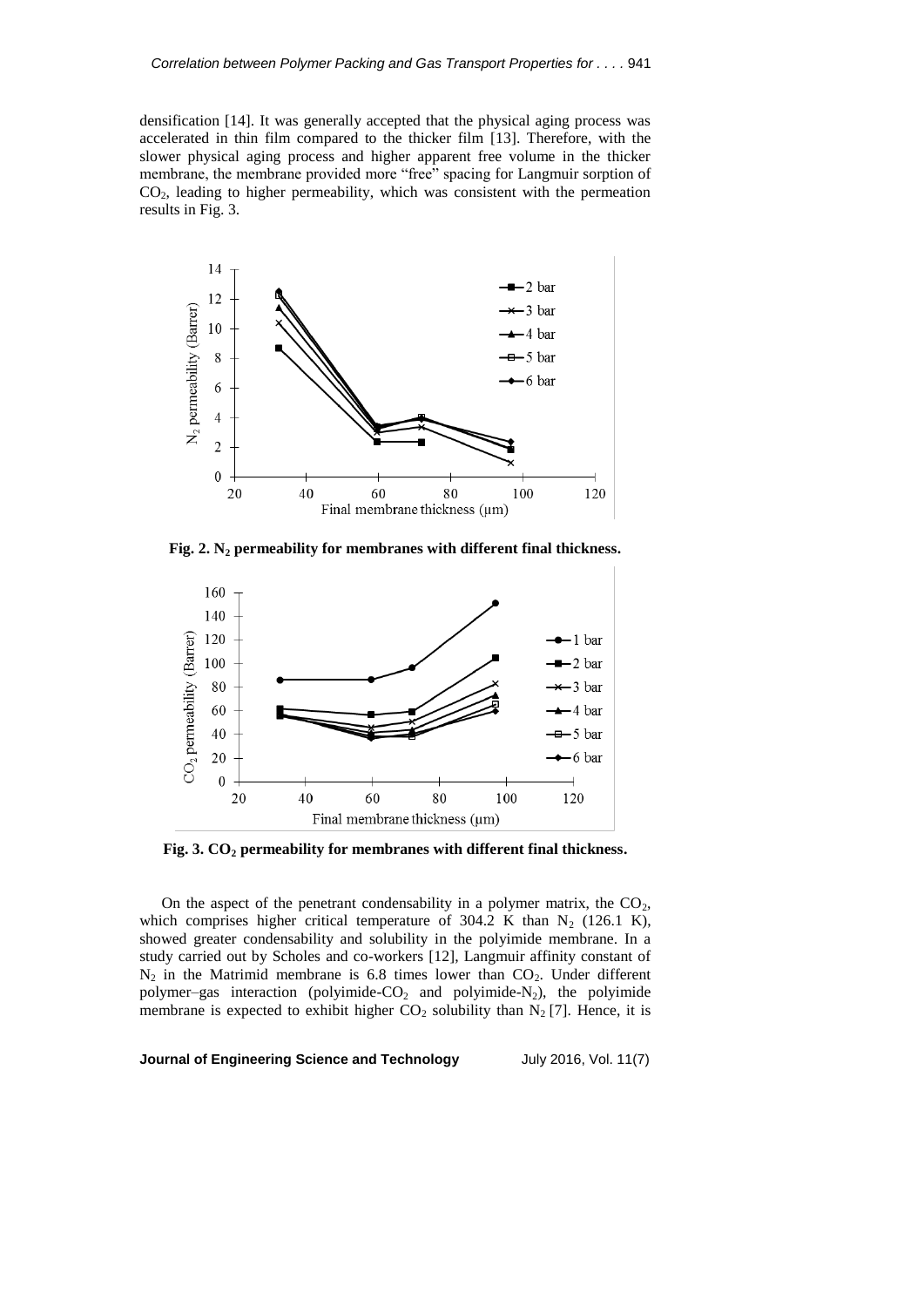believed that sorption is more influential compared to diffusivity in impacting the  $CO<sub>2</sub>$  permeability, causing dissimilar trend from N<sub>2</sub> permeability in Fig. 2.

The higher sorption capacity of a thicker membrane was verified in Fig. 4. A sharper decline of  $CO<sub>2</sub>$  permeability was reported with increasing feed pressure in a thicker membrane (97 $\pm$ 2 µm). Indeed, the sharper decline of the CO<sub>2</sub> permeability reflected the higher availability of the Langmuir sorption sites (higher free volume) in the membrane [\[13,](#page-10-4) [15\]](#page-10-6). For a glassy polymer, such as polyimide, sorption is explained by the dual mode sorption behaviours, namely Langmuir mode sorption (hole filling of pre-existed free volume) and Henry's mode sorption (dissolution of penetrant to the densely packed region of polymer) [\[15\]](#page-10-6). At lower pressure, Langmuir mode sorption dominates as the gas penetrants were preferentially filled into the microvoids with lower energy sorption sites [\[16\]](#page-10-7), which are also known as the free volume existed in the membrane matrix. Principally, Langmuir mode sorption is described by two parameters, i.e. Langmuir affinity constant and Langmuir capacity constant. The Langmuir affinity constant is correlated to the penetrant condensability, where  $CO<sub>2</sub>$  was showed to have a higher affinity constant in the polyimide matrix than  $N_2$  [\[12\]](#page-10-3). On the other hand, the Langmuir capacity constant defines the maximum amount of penetrants that are able to be sorbed into the polymer matrix, which was directly related to the quantity of the free volume created in the membrane [\[17\]](#page-10-8). The role of Langmuir sorption is overtaken by Henry's mode of sorption at higher pressure due to the saturation of the Langmuir sites [\[18\]](#page-10-9). As a whole, the solubility coefficient reduces with increasing pressure attributed to the saturation of Langmuir sites, promoted the reduction of  $CO<sub>2</sub>$  permeability at the higher pressure (Fig. 4). Therefore, a sharper decrement in  $CO<sub>2</sub>$  permeability for the thicker membrane ( $97\pm2$  µm) in Fig. 4 reflected a faster filling of Langmuir sites and stronger  $CO_2$  sorption. Hence, it can be deduced that the increase of  $CO_2$ permeability (Fig. 3) in a thicker membrane was mainly dedicated to the higher  $CO<sub>2</sub>$  sorption in the polyimide matrix.

Apart from permeability, permselectivity is also an important parameter to characterize the functionality of a membrane. Since there is always a trade-off between membrane permeability and permselectivity, Robeson's trade-off curve, which provides guidance in evaluation of membrane practicability, was utilized to assess the membrane separation performances. From the literatures, the  $CO_2/N_2$ separation capabilities for most of the polyimide membranes were still lying under the Robeson's 2008 upper bound curve. As highlighted in Fig. 5, the separation performances of the membranes synthesized in this work were moderate and comparable with the documented literature data. Despite not all of the membranes synthesized could surpass the Robeson's 2008 polymer upper bound curve, the membrane with final thickness of  $97 \pm 2$  µm had successfully transcended the trade-off curve at 3 bar of permeation test  $(25^{\circ}C)$ . It achieved a  $CO<sub>2</sub>$  permeability of 83 Barrer with superior  $CO<sub>2</sub>/N<sub>2</sub>$  selectivity of 97. In fact, Robeson's upper bound plot could be surmounted in the work by just synthesizing the pristine polyimide membrane; implies the enormous potential and practicability of the polyimide polymer for gas separation. A more promising separation performances are within realms of possibility with further exploitation of the pristine polyimide membrane, for instance development of the mixed matrix membrane [\[19\]](#page-10-10).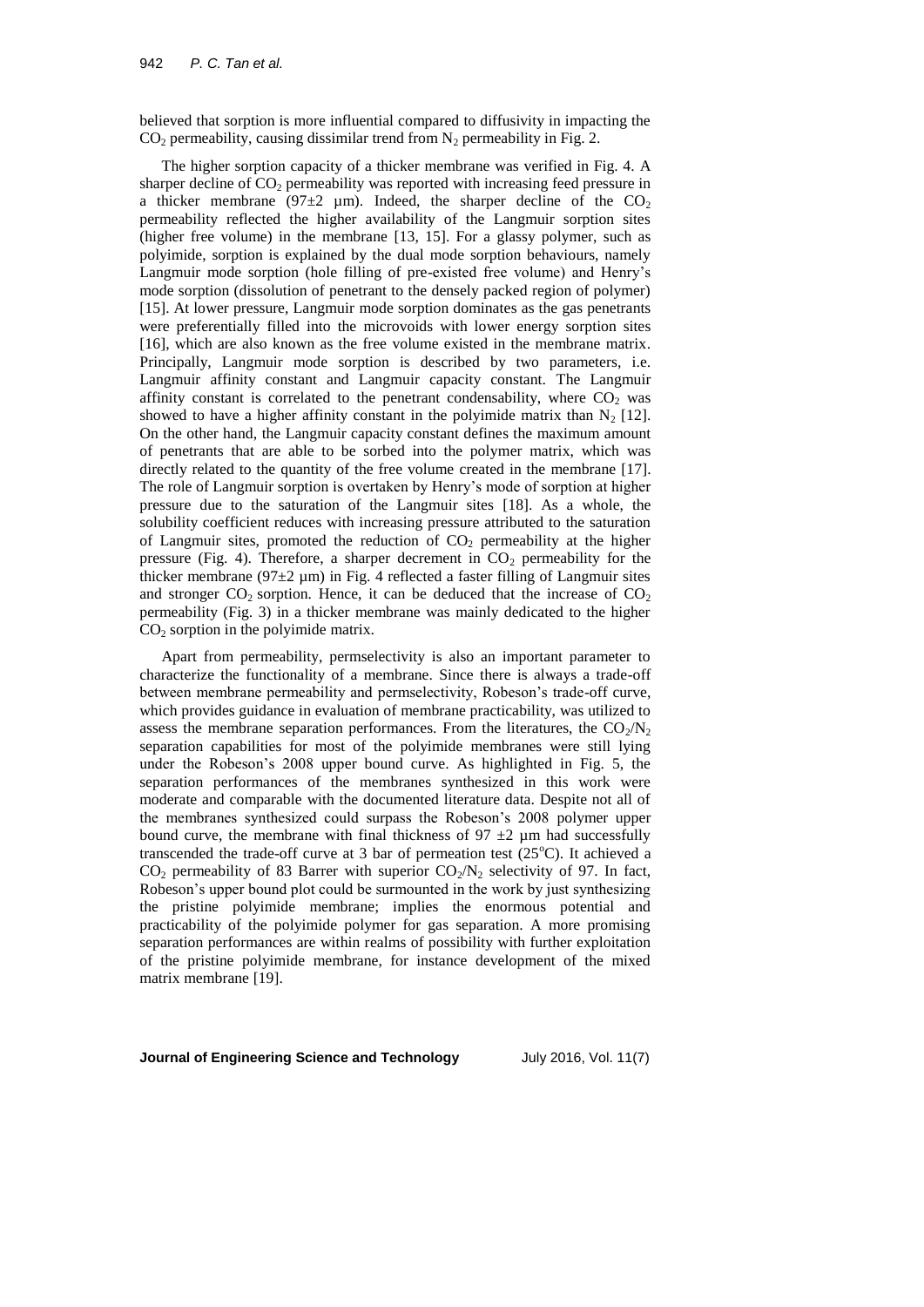

**Fig. 4. Decline of CO<sup>2</sup> permeability due to dual mode sorption.**



**Fig. 5. Robeson's 2008 upper bound curve for CO2/N<sup>2</sup> separation. The black colour dots represented the separation performance of membranes in this work while the grey colour dots referred the polyimide membrane separation data obtained from literatures (Robeson plot from [\[20\]](#page-10-11); data from [\[4,](#page-9-3) [9,](#page-10-0) [21-34\]](#page-10-12)).**

#### **4. Conclusions**

Fluorinated 6FDA-DAM:DABA (3:2) polyimide membranes with various polymer compactness were successfully fabricated via dry phase inversion. In this study, the role of membrane's physical properties was inter-related to its gas separation performances. With insignificant sorption behaviour of  $N_2$  in polyimide matrix,  $N_2$ permeability was mainly governed by molecular sieving effect, where the overall permeability has been restricted by the thicker membrane with higher packing density. On the other hand, sorption was found to be more influential in impacting the  $CO<sub>2</sub>$ permeability. It was believed that the slower physical aging of thicker membrane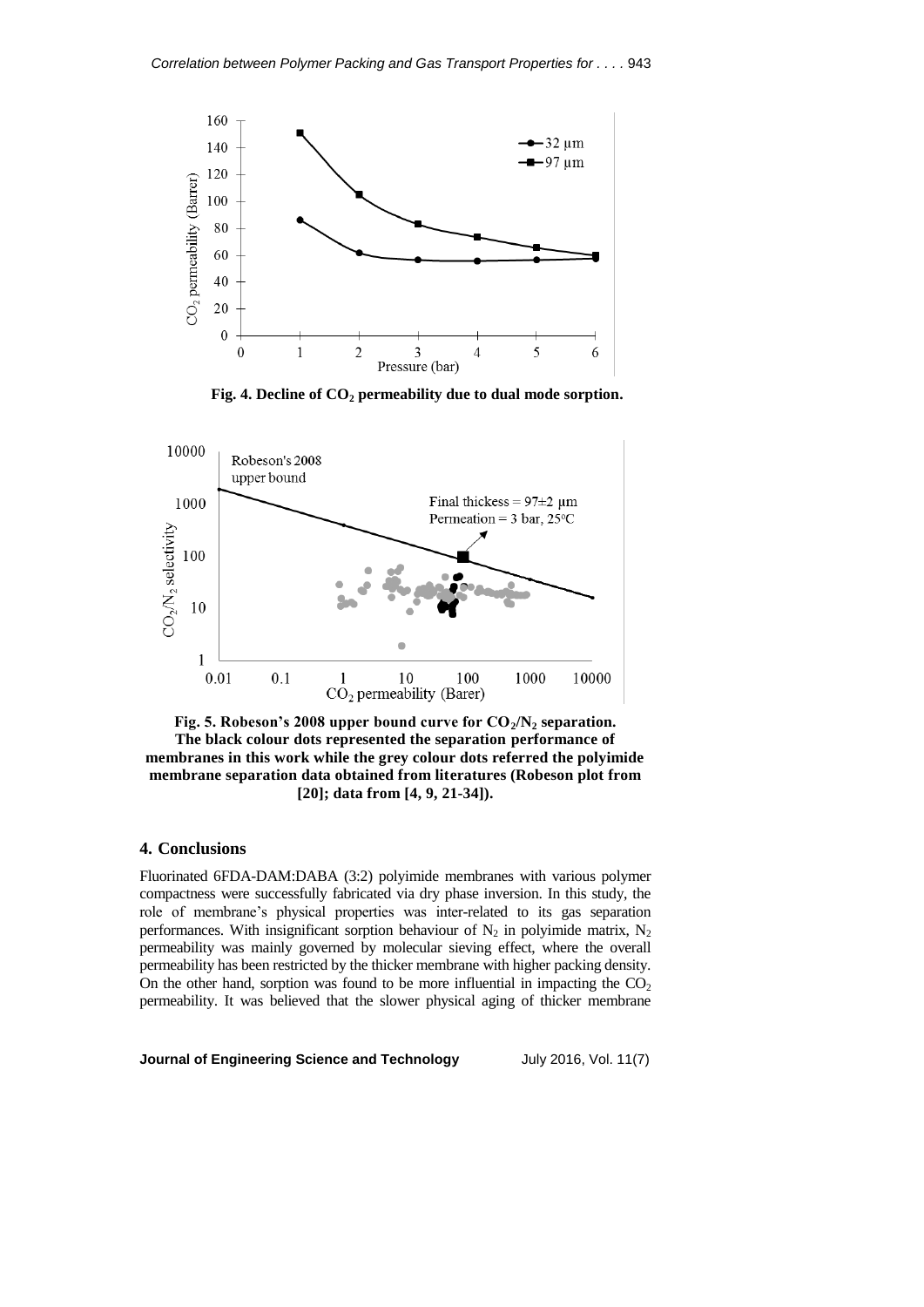provided more apparent free spacing for  $CO<sub>2</sub>$  Langmuir sorption, resulting in an increasing trend of  $CO<sub>2</sub>$  permeability with the increased of the membrane thickness. The membrane with final thickness of  $97\pm2$  µm, which corresponded to packing density of  $1.37 \pm 0.05$  g/cm<sup>3</sup>, was found in the commercially attractive region of the Robeson's 2008 upper bound plot with superior  $CO_2/N_2$  permselectivity of 97 and 83 Barrer of  $CO<sub>2</sub>$  permeability at 3 bar. In regards, the polyimide membrane synthesized in current work illustrated enormous potential and practicability to achieve promising gas separation membrane.

### **Acknowledgment**

The authors wish to thank the financial support granted by Long Term Research Grant Scheme (LRGS) (304/PJKIMIA/6050296/U124). All authors are affiliated to the Membrane Science and Technology Cluster of USM. P. C. Tan is financially assisted by the Human Life Advancement Foundation (HLAF) Scholarships.

## **References**

- <span id="page-9-0"></span>1. Wang, Y.-C.; Huang, S.-H.; Hu, C.-C.; Li, C.-L.; Lee, K.-R.; Liaw, D.-J.; and Lai, J.-Y. (2005). Sorption and transport properties of gases in aromatic polyimide membranes*. Journal of Membrane Science*, 248, 15-25.
- <span id="page-9-1"></span>2. Mohamed, F.; Hasbullah, H.; Jamian, W.N.R.; Rani, A.R.A.; Saman, W.N.H.W.; Salleh, W.; and Ismail, A.F. (2015). Morphological investigation of poly(lactic acid) asymmetric membrane*. Journal of Engineering Science and Technology,* 10 (special issue 2), 1-8.
- <span id="page-9-2"></span>3. Bos, A.; Pünt, I.G.M.; Wessling, M.; and Strathmann, H. (1998). Plasticization-resistant glassy polyimide membranes for  $CO_2/CO_4$ separations*. Separation and Purification Technology*, 14(1), 27-39.
- <span id="page-9-3"></span>4. Maya, E.M.; Tena, A.; de Abajo, J.; de La Campa, J.G.; and Lozano, A.E. (2010). Partially pyrolyzed membranes (PPMs) derived from copolyimides having carboxylic acid groups. Preparation and gas transport properties*. Journal of Membrane Science*, 349(1), 385-392.
- <span id="page-9-4"></span>5. Wind, J.D.; Sirard, S.M.; Paul, D.R.; Green, P.F.; Johnston, K.P.; and Koros, W.J. (2003). Carbon dioxide-induced plasticization of polyimide membranes: pseudo-equilibrium relationships of diffusion, sorption, and swelling*. Macromolecules*, 36(17), 6433-6441.
- <span id="page-9-5"></span>6. Tsvigu, C.; Pavesi, E.; De Angelis, M.; and Baschetti, M.G. (2015). Effect of relative humidity and temperature on the gas transport properties of 6FDA– 6FpDA polyimide: Experimental study and modelling*. Journal of Membrane Science*, 485, 60-68.
- <span id="page-9-6"></span>7. Hirayama, Y.; Yoshinaga, T.; Kusuki, Y.; Ninomiya, K.; Sakakibara, T.; and Tamari, T. (1996). Relation of gas permeability with structure of aromatic polyimides I*. Journal of Membrane Science*, 111, 169-182.
- <span id="page-9-7"></span>8. Neyertz, S.; Brown, D.; Pandiyan, S.; and van der Vegt, N.F. (2010). Carbon dioxide diffusion and plasticization in fluorinated polyimides*. Macromolecules*, 43(18), 7813-7827.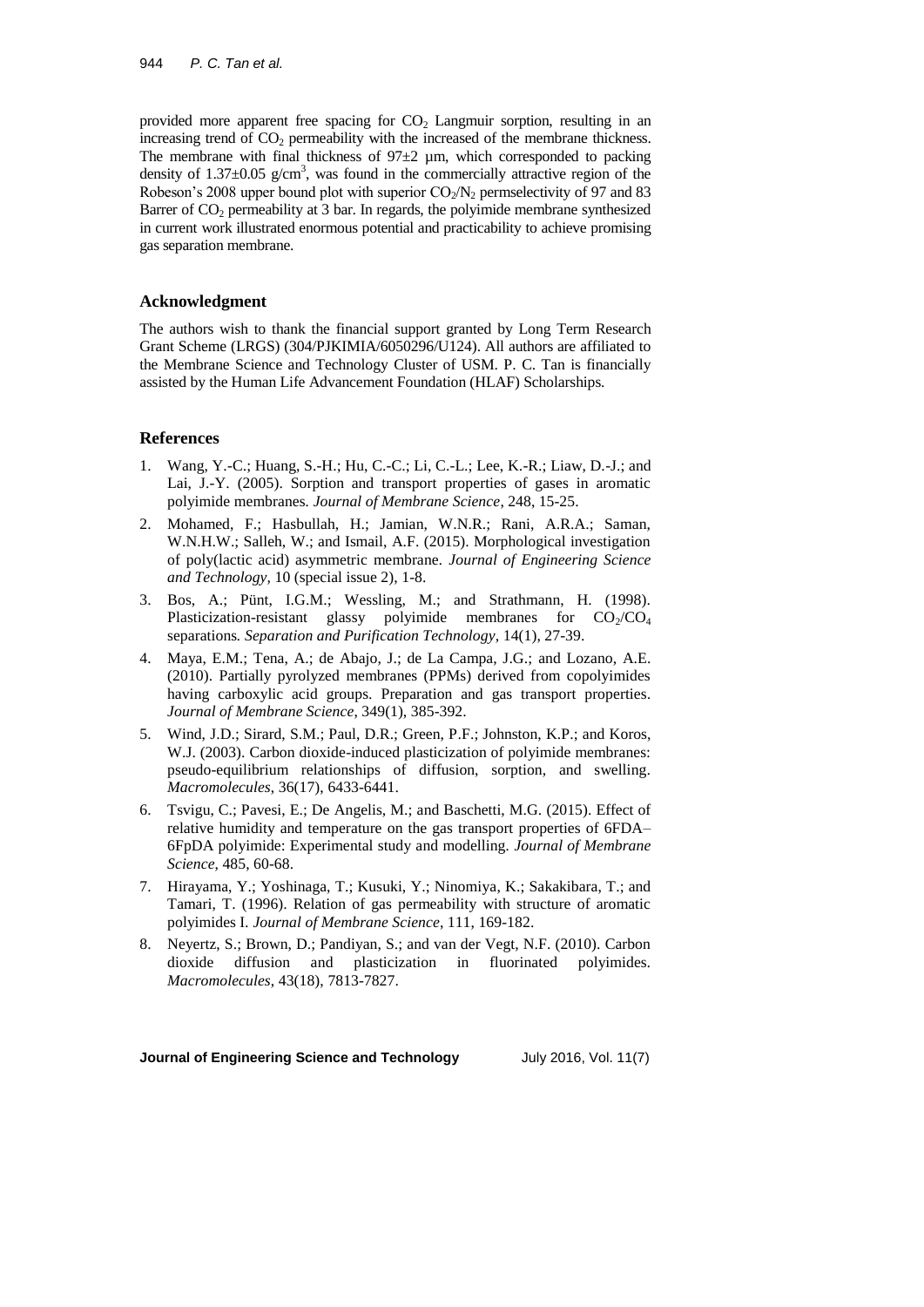- <span id="page-10-0"></span>9. Qiu, W.; Chen, C.-C.; Xu, L.; Cui, L.; Paul, D.R.; and Koros, W.J. (2011). Sub-T<sub>g</sub> cross-linking of a polyimide membrane for enhanced  $CO<sub>2</sub>$ plasticization resistance for natural gas separation*. Macromolecules*, 44(15), 6046-6056.
- <span id="page-10-1"></span>10. Hiemenz, P.C. (1977). *Principles of Colloid and Surface Chemistry (3rd ed.).* M. Dekker.
- <span id="page-10-2"></span>11. Lii, J.H. ; and Allinger, N.L. (1989). Molecular mechanics. The MM3 force field for hydrocarbons. 3. The van der Waals' potentials and crystal data for aliphatic and aromatic hydrocarbons*. Journal of the American Chemical Society*, 111(23), 8576-8582.
- <span id="page-10-3"></span>12. Scholes, C.A.; Tao, W.X.; Stevens, G.W.; and Kentish, S.E. (2010). Sorption of methane, nitrogen, carbon dioxide, and water in Matrimid 5218*. Journal of Applied Polymer Science*, 117(4), 2284-2289.
- <span id="page-10-4"></span>13. Xia, J.; Chung, T.-S.; and Paul, D.R. (2014). Physical aging and carbon dioxide plasticization of thin polyimide films in mixed gas permeation*. Journal of Membrane Science*, 450, 457-468.
- <span id="page-10-5"></span>14. Huang, Y.; Wang, X.; and Paul, D.R. (2006). Physical aging of thin glassy polymer films: Free volume interpretation*. Journal of Membrane Science*, 277(1), 219-229.
- <span id="page-10-6"></span>15. Fuhrman, C.; Nutt, M.; Vichtovonga, K.; and Coleman, M.R. (2004). Effect of thermal hysteresis on the gas permeation properties of 6FDA‐based polyimides*. Journal of Applied Polymer Science*, 91(2), 1174-1182.
- <span id="page-10-7"></span>16. Mark, H.F. (2013). *Encyclopedia of Polymer Science and Technology, Concise (3rd ed.)*. John Wiley & Sons.
- <span id="page-10-8"></span>17. Li, N.N.; Fane, A.G.; Ho, W.W.; and Matsuura, T. (2011). *Advanced Membrane Technology and Applications*. John Wiley & Sons.
- <span id="page-10-9"></span>18. Zhou, C.; Chung, T.-S.; Wang, R.; Liu, Y.; and Goh, S.H. (2003). The accelerated  $CO<sub>2</sub>$  plasticization of ultra-thin polyimide films and the effect of surface chemical cross-linking on plasticization and physical aging*. Journal of Membrane Science*, 225, 125-134.
- <span id="page-10-10"></span>19. Kusworo, T.; Ismail, A.F.; and Mustafa, A. (2015). Experimental design and response surface modeling of PI/PES-Zeolite 4A mixed matrix membrane for CO<sup>2</sup> separation*. Journal of Engineering Science and Technology*, 10(9), 1116-1130.
- <span id="page-10-11"></span>20. Robeson, L.M. (2008). The upper bound revisited*. Journal of Membrane Science*, 320(1), 390-400.
- <span id="page-10-12"></span>21. Kim, J.H.; Koros, W.J.; and Paul, D.R. (2006). Effects of  $CO_2$  exposure and physical aging on the gas permeability of thin 6FDA-based polyimide membranes: Part 2. with crosslinking*. Journal of Membrane Science*, 282(1),32-43.
- 22. Kanehashi, S.; Kishida, M.; Kidesaki, T.; Shindo, R.; Sato, S.; Miyakoshi, T.; and Nagai, K. (2013).  $CO<sub>2</sub>$  separation properties of a glassy aromatic polyimide composite membranes containing high-content 1-butyl-3 methylimidazolium bis (trifluoromethylsulfonyl) imide ionic liquid*. Journal of Membrane Science*, 430, 211-222.
- 23. Chua, M.L.; Xiao, Y.; and Chung, T.-S. (2014). Using iron (III) acetylacetonate as both a cross-linker and micropore former to develop